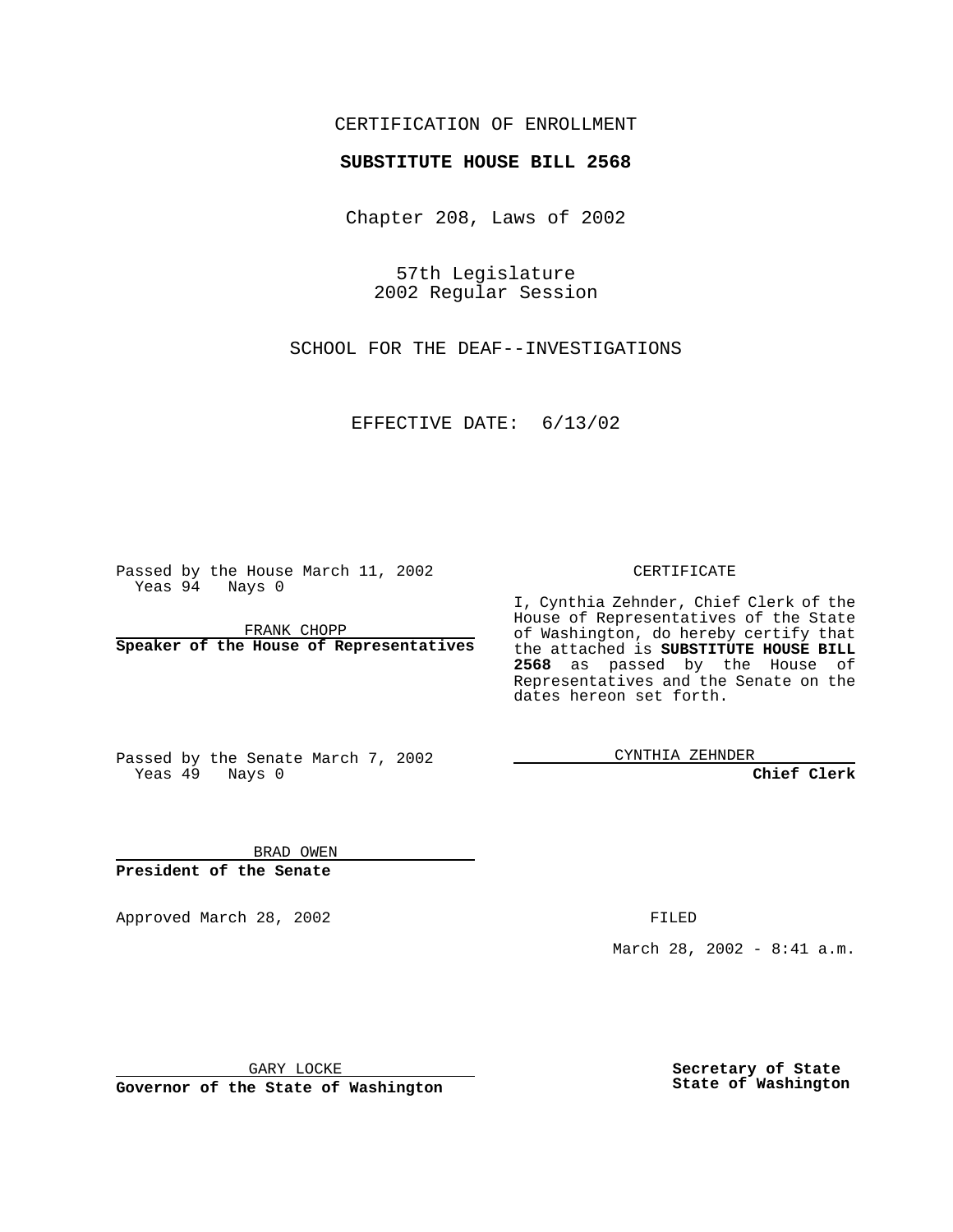### **SUBSTITUTE HOUSE BILL 2568** \_\_\_\_\_\_\_\_\_\_\_\_\_\_\_\_\_\_\_\_\_\_\_\_\_\_\_\_\_\_\_\_\_\_\_\_\_\_\_\_\_\_\_\_\_\_\_

\_\_\_\_\_\_\_\_\_\_\_\_\_\_\_\_\_\_\_\_\_\_\_\_\_\_\_\_\_\_\_\_\_\_\_\_\_\_\_\_\_\_\_\_\_\_\_

## AS AMENDED BY THE SENATE

Passed Legislature - 2002 Regular Session

#### **State of Washington 57th Legislature 2002 Regular Session**

**By** House Committee on Children & Family Services (originally sponsored by Representatives Dickerson, Tokuda, Kagi, Fromhold, Ogden, Chase, Jackley and McDermott)

Read first time 02/06/2002. Referred to Committee on .

 AN ACT Relating to formalizing the relationship between the department of social and health services and the state school for the deaf; adding a new section to chapter 26.44 RCW; and adding a new section to chapter 72.40 RCW.

5 BE IT ENACTED BY THE LEGISLATURE OF THE STATE OF WASHINGTON:

6 NEW SECTION. **Sec. 1.** A new section is added to chapter 26.44 RCW 7 to read as follows:

 (1) The department must investigate referrals of alleged child abuse or neglect occurring at the state school for the deaf, including alleged incidents involving students abusing other students; determine whether there is a finding of abuse or neglect; and determine whether 12 a referral to law enforcement is appropriate under this chapter.

 (2) The department must send a copy of the investigation report, including the finding, regarding any incidents of alleged child abuse or neglect at the state school for the deaf to the school's superintendent. The department may include recommendations to the superintendent and the board of trustees or its successor board for increasing the safety of the school's students.